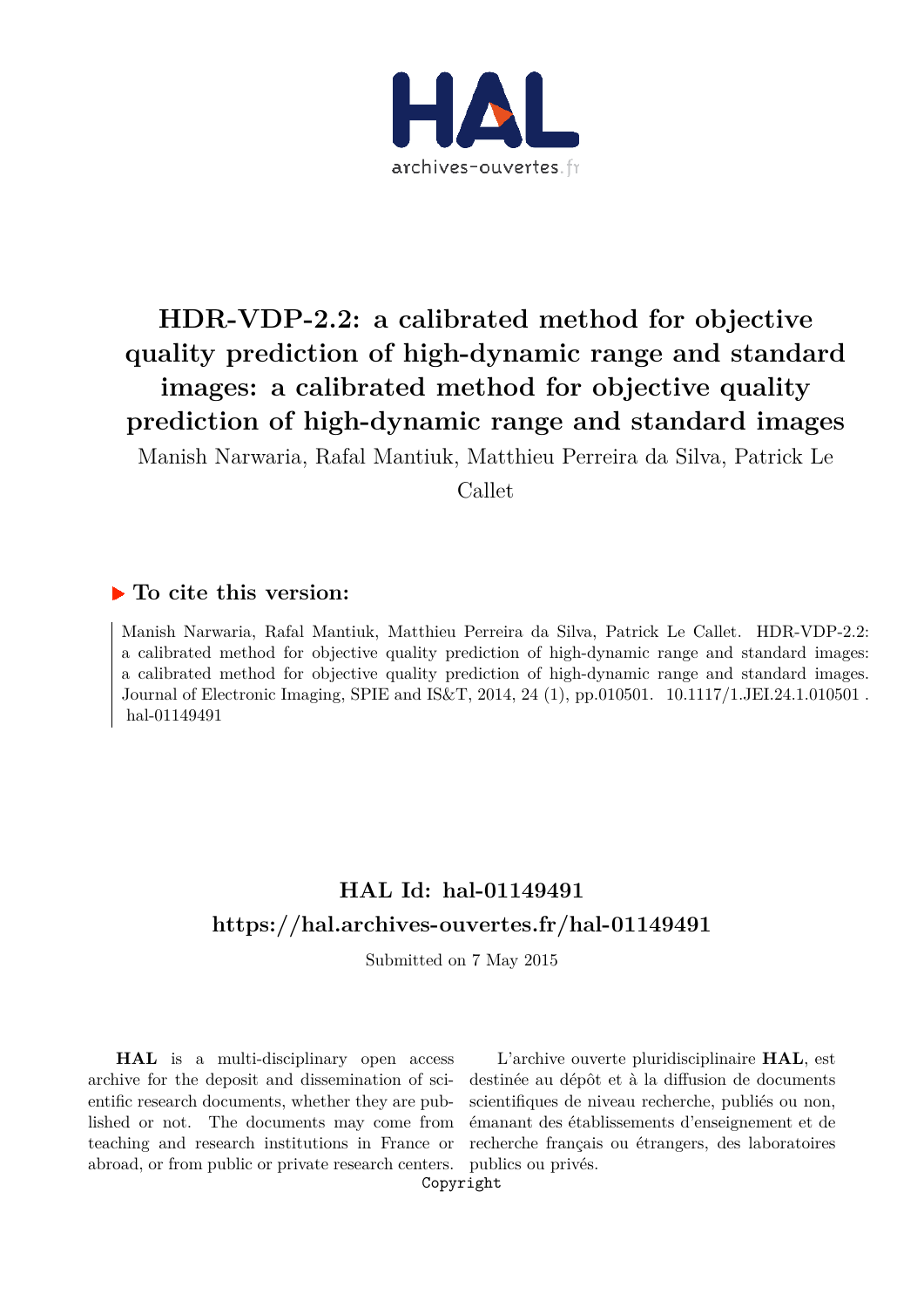# Electronic Imaging

JElectronicImaging.org

# HDR-VDP-2.2: a calibrated method for objective quality prediction of high-dynamic range and standard images

Manish Narwaria Rafal K. Mantiuk Mattheiu Perreira Da Silva Patrick Le Callet

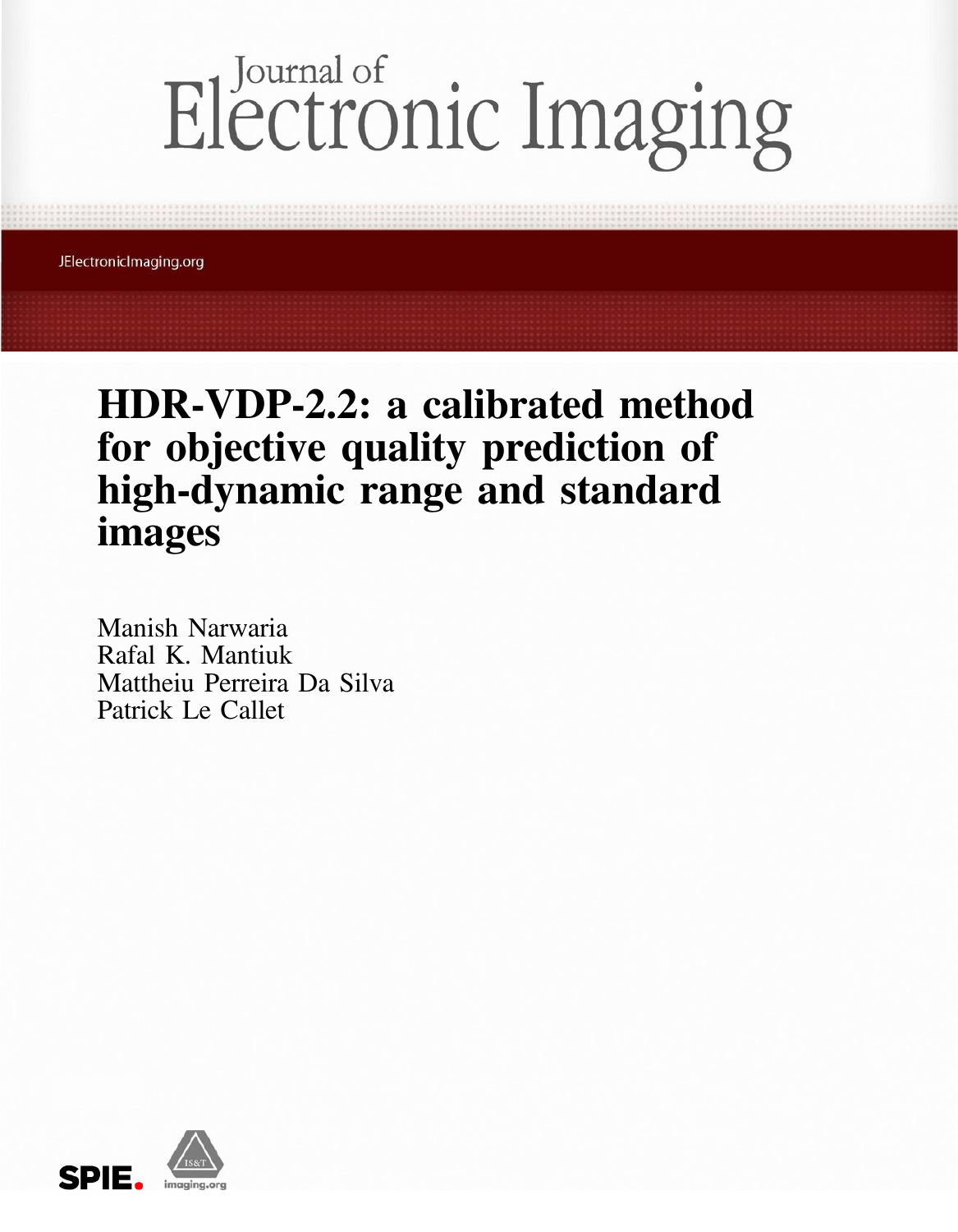## HDR-VDP-2.2: a calibrated method for objective quality prediction of high-dynamic range and standard images

#### Manish Narwaria,<sup>a</sup> Rafal K. Mantiuk, b,\*

Mattheiu Perreira Da Silva,<sup>a</sup> and Patrick Le Callet<sup>a</sup>

<sup>a</sup>LUNAM University, IRCCyN CNRS UMR 6597, Polytech Nantes, Rue Christian Pauc, La Chantrerie B.P. 50609 44306, Nantes Cedex 3, France

**Bangor University, School of Computer Science, Dean Street,** Bangor, LL57 1UT, United Kingdom

Abstract. With the emergence of high-dynamic range (HDR) imaging, the existing visual signal processing systems will need to deal with both HDR and standard dynamic range (SDR) signals. In such systems, computing the objective quality is an important aspect in various optimization processes (e.g., video encoding). To that end, we present a newly calibrated objective method that can tackle both HDR and SDR signals. As it is based on the previously proposed HDR-VDP-2 method, we refer to the newly calibrated metric as HDR-VDP-2.2. Our main contribution is toward improving the frequency-based pooling in HDR-VDP-2 to enhance its objective quality prediction accuracy. We achieve this by formulating and solving a constrained optimization problem and thereby finding the optimal pooling weights. We also carried out extensive cross-validation as well as verified the performance of the new method on independent databases. These indicate clear improvement in prediction accuracy as compared with the default pooling weights. The source codes for HDR-VDP-2.2 are publicly available online for free download and use. @ 2015 SPIE and IS&T [DOI: 10.1117/1.JEI.24.1 .010501]

Keywords: high-dynamic range; objective quality; HDR-VDP-2. Paper 14600L received Sep. 26, 2014; accepted for publication Dec. 29, 2014; published online Jan. 22, 2015.

#### 1 Introduction

Human eyes have a remarkable ability to adapt and adjust to varying luminance conditions. As a result, humans can clearly visualize and see in lighting conditions ranging from a moonlit night to bright sunshine. In terms of physical luminance values, the former is in the range of about  $10^{-2}$  cd/m<sup>2</sup>, while the latter is more than  $10^7 \text{ cd/m}^2$ , a dynamic range in excess of 9 orders of magnitude. However, when it comes to scene capture and display, such large luminance ranges are beyond the capabilities of current standard dynamic range (SDR) imaging systems. Nevertheless, with the emergence of HDR imaging, it is now possible to capture and display scenes that can encapsulate much a higher dynamic range  $(HDR)$  than the traditional or SDR imaging techniques.<sup>1</sup> Particularly, typical SDR systems deal with signals up to 3

orders of magnitude. In contrast, with HDR imaging, scenes up to 5 orders of magnitude can be processed and displayed and it can also include SDR signals (e.g., tone-mapped signals). Therefore, it is logical to assume that the future video processing systems will have to deal with both SDR and HDR signals.

#### 2 Background and Motivation

While human judgments of perceptual visual quality remain the most accurate, they cannot be employed in all situations. For instance, in a real-time video streaming application, it may be unfeasible to get human judgments of visual quality to continuously monitor the traffic from a quality aspect. In the light of such scenarios, objective quality measurement via the use of a computational model is more desirable. To that end, many objective methods have been proposed in the past. However, most of them have been designed for and tested only on SDR visual signals. $<sup>2</sup>$  As mentioned before,</sup> with the emergence of HDR imaging, video processing systems may have to deal with both HDR and SDR signals. Thus, an objective quality measurement method that could potentially be applicable over a larger dynamic range (i.e., both SDR and HDR domains) is desirable. In that context, the HDR-VDP-2 algorithm<sup>3</sup> can be an attractive solution.

HDR-VDP-2 is a visibility prediction metric. It provides a two-dimensional map with probabilities of detection at each pixel point, which is obviously related to the perceived quality because a higher detection probability implies a higher distortion level at the specific point. However, in the case of supra-threshold distortions (i.e., distortions clearly visible to the eye), the error visibility will mostly be 1, and in such cases a single number denoting the visual quality is more desirable. This can be accomplished via the pooling of errors in the frequency bands. In the original implementation, the pooling weights were determined by optimization on an existing SDR dataset. There are, however, three limitations of that approach, especially in the context of dealing with SDR and HDR conditions. First, the original paper $3$  used only an SDR image quality dataset which did not include any HDR images. Second, the optimization was done on a relatively small number of images. Finally, since the optimization was unconstrained, it lead to negative pooling weights that may not be easily interpretable.

This letter seeks to address the specific issues raised with regards to pooling in HDR-VDP-2. To that end, we reoptimized the pooling weights on a combined dataset of subjectively rated HDR and SDR images. As a result, the newly calibrated model is expected to be more effective across both HDR and SDR test conditions. Second, we also reformulated the said optimization as being constrained, due to which the resultant weights can be computed in a bounded manner, leading to better interpretability. Finally, we verified the prediction performance of the new weights via extensive cross-validation studies on a collection of nearly 3000 images (including HDR and SDR content and their corresponding subjective quality ratings).

#### 3 Method Calibration

In HDR-VDP-2, the following equation is used to predict the quality score  $Q_{\text{hdrvdp}}$  for a distorted image with respect to its reference:

<sup>\*</sup>Address all correspondence to: Rafal K. Mantiuk, E-mail: mantiuk@gmail.com 0091-3286/2015/\$25.00 © 2015 SPIE and IS&T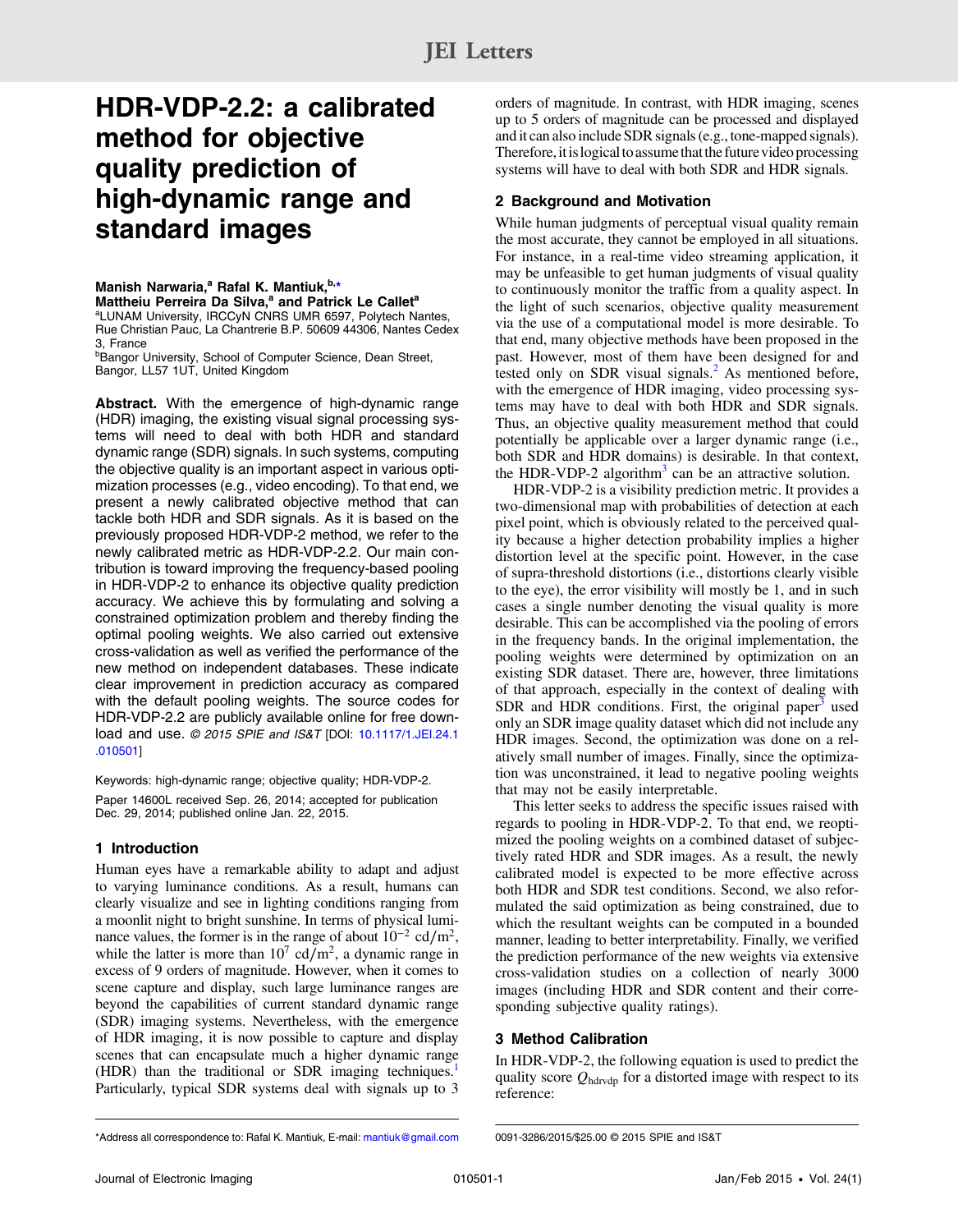#### JEI Letters



Fig. 1 Comparative prediction performance: (a) cross-validation tests (exp 1), 900 test images, (b) new HDR dataset (exp 2), 50 test images, and (c) plot of retrained and default weights. Error bars indicate 95% confidence intervals. The same colors of the bars are used for (a) and (b).

$$
Q_{\text{hdrvdp}} = \frac{1}{F.O} \sum_{f=1}^{F} \sum_{o=1}^{O} \mathbf{w}_f \log \left( \frac{1}{I} \sum_{i=1}^{I} \mathbf{D}_p^2[f,o](i) + \epsilon \right), \qquad (1)
$$

where i is the pixel index,  $\mathbf{D}_p$  denotes the noise-normalized difference between the f'th spatial frequency ( $f = 1$  to F) band and  $o^{\prime}$ th orientation ( $o = 1$  to O) of the steerable pyramid for the reference and test images,  $\varepsilon = 10^{-5}$  is a constant to avoid singularities when  $\mathbf{D}_p$  is close to 0, and I is the total number of pixels. In the above equation,  $w_f$  is the vector of per-band pooling weights, which can be determined by maximizing correlations with subjective opinion scores. However, unconstrained optimization in this case may lead to some negative  $w_f$ . Since  $w_f$  determines the weight (importance) of each frequency band, a negative  $w_f$  is implausible and may indicate overfitting. Therefore, in this letter, we introduce a constraint on  $w_f$  during optimization.

Let  $\mathbf{Q}_{\text{hdrvdp}}$  and S, respectively, denote the vector of objective quality scores from HDR-VDP-2 and subjective scores for a given set of  $N$  images. Then, the aim is to maximize the Spearman rank-order correlation between the two vectors with  $w_f$  being the optimized variables. To that end, we first rank the values in  $\mathbf{Q}_{\text{hdrvdp}}$  and S from 1 to N and obtain new vectors  $\mathbf{R}_{\text{hdrvdp}}$  and  $\mathbf{R}_{\text{subjective}}$ , which consist of the respective ranks. Further, define  $\mathbf{\tilde{E}} = \mathbf{R}_{\text{hdrvdp}} - \mathbf{R}_{\text{subjective}}$  as the rank difference vector. Then, the optimization problem can be denoted as

$$
\underset{\mathbf{w}_f}{\text{maximize}} \left( 1 - \frac{6 \sum_{i=1}^{N} \mathbf{E}_i^2}{N(N^2 - 1)} \right), \quad \text{subject to } \mathbf{w}_f \ge \mathbf{0}. \tag{2}
$$

Also note that in our case, the said optimization is solved using the Nelder–Mead method, which does not require computing gradients. This is because our objective function is not continuous and differentiable as we use the Spearman rank-order correlation. Our aim was to calibrate the metric so that it can handle both HDR and SDR conditions. Thus, we computed the optimized  $w_f$  based on a set of subjectively rated SDR and HDR images. In particular, our study used two recent HDR datasets, $4.5$  in which there is a total 366 subjectively rated compressed HDR images. In contrast to the HDR case, there are several SDR datasets that are publicly available, and we selected the two biggest ones in terms of the number of images  $(TID2008<sup>6</sup>$  and  $CSIQ<sup>7</sup>$ ). Note that these datasets use different rating methodologies. Therefore, for the HDR (scale of 1 to 5) and TID2008 (scale of 1 to 9) datasets, which report mean opinion scores (MOSs), we first converted the MOSs to difference MOS. On the other hand, the CSIQ dataset reports difference mean opinion score (DMOS). Finally, we rescaled all the DMOSs between 0 and 100. This enabled a more consistent scale of rating scores during optimization.

#### 4 Cross-Validation Results

In this section, we outline the method used to verify the performance of new weights. Recall that we used four datasets: two each for the HDR and SDR cases. The former has a total of 10 source (reference) contents, while the latter has a total of 55 (30 in CSIQ and 25 in TID2008) source contents. So, there were 65 source contents in total and 2932 distorted contents (obtained by applying different distortion types and levels to the source content). For the cross-validation studies, we selected all the distorted images from 45 (this corresponds to about 70%) source contents as the training set to find the optimal  $w_f$  vector, and the remaining images from 20 source contents were used as the test set. To enable a more robust estimate of the prediction performance, we randomly repeated the said division into training and test sets over 1000 iterations, and it was ensured that the two sets were different in terms of the source content. Hence, in each of the 1000 iterations, the prediction performance was assessed only for untrained content, thus providing a reasonably robust approach toward content-independent verification. The reader may also be informed that with the stated data partition (45 source contents as training set and remaining as test set), there were an average of 2032 and 900 images, respectively, in the training and test sets, during each iteration.

The experimental results for this case (exp 1) are shown in Fig.  $1(a)$ , where the performance is measured in terms of mean (over 1000 iterations) values of Pearson and Spearman correlation values (a higher value implies better for these measures). Recall that the existing LDR methods cannot be directly used for HDR. Nevertheless, we also employed peak signal to noise ratio (PSNR) and structural similarity index measure (SSIM) (both are LDR methods) on a perceptually uniformly (PU)<sup>8</sup> transformed HDR signal to compute objective quality and to provide a base line for comparison. One can notice that the prediction performance using the weights obtained from the training set is better than the default weights as well as the two modified LDR methods. We have also plotted in the same figure, the 95% confidence intervals (using error bars) to provide an indication of uncertainty in the measured values. As can be seen, the confidence intervals do not overlap indicating a better performance with the trained weights from statistical considerations. It was also found that the retrained weights lead to a larger improvement in case of HDR images but did not jeopardize the prediction accuracy for the LDR case, and this improved the overall